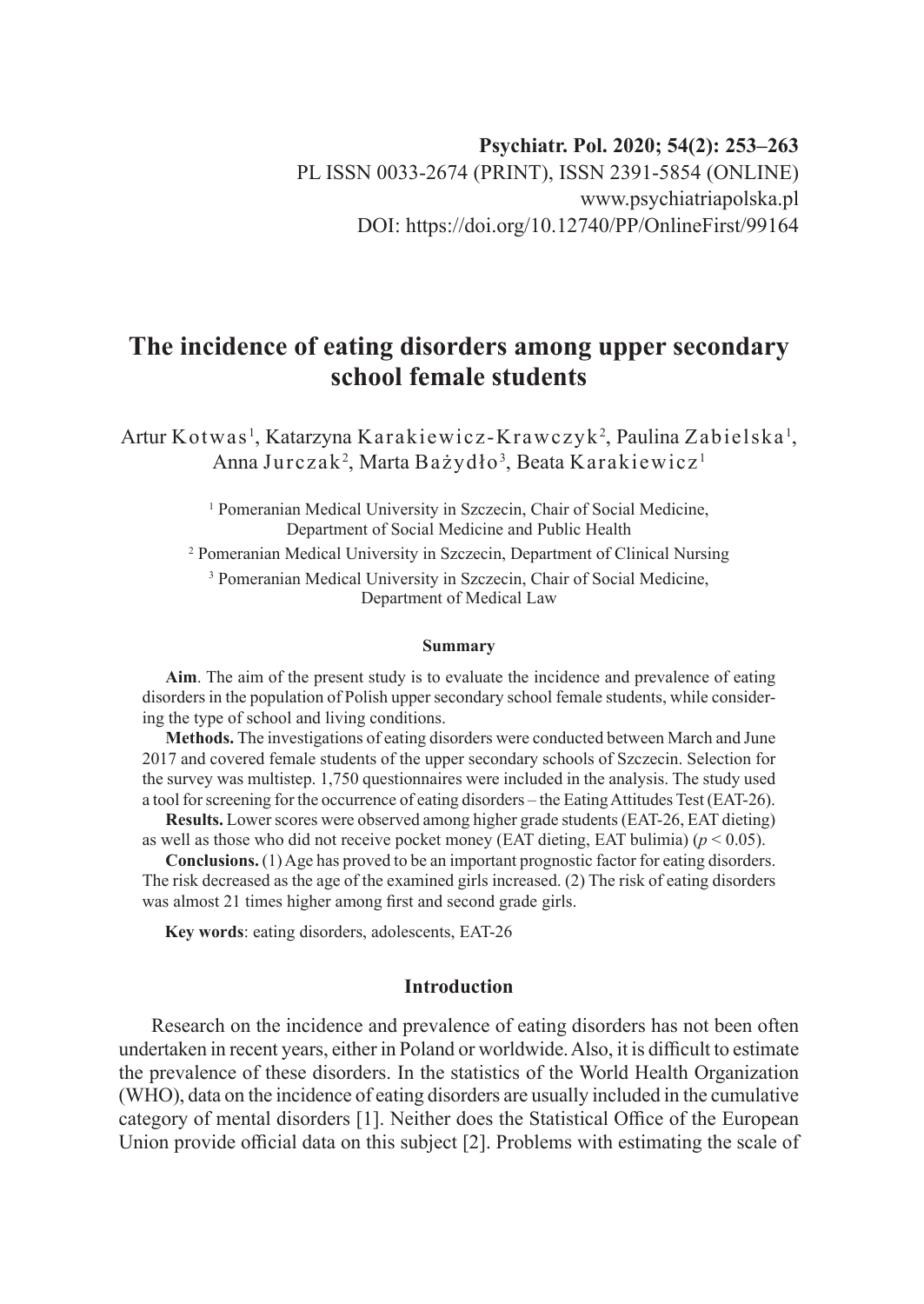the phenomenon are due to the fact that, firstly, these disorders occur relatively rarely in the population and, secondly, patients avoid professional help, not being aware of their illness [3]. Studies on the prevalence of eating disorders in the United States indicate that anorexia affects 0.3% of teenagers (boys and girls); bulimia affects 1.3% of girls (and 0.5% of boys); and binge eating disorder (BED) affects 2.3% of girls (and 0.8% of boys) [4]. It is not only the number of people with disordered eating, but also the number of new cases, or incidence rate, that poses difficulty in estimating (studies of this type are scarce [3]). The number of new anorexia cases, as a whole, has stayed at the same level over recent decades, though an increase has been noted in the population of women aged 15–19 years [3]. By contrast, the number of new bulimia cases has decreased, compared to the 1990s [3]. Meanwhile, eating disorders involve considerable losses. These disorders have the highest mortality rate of all mental disorders, and an increase in the risk of death among people suffering from them has been observed over the years [3]. It is estimated that the DALY (*disability adjusted life-years*) indicator for eating disorders in the world is 29.49 per 100,000. For the United States, this value is higher, amounting to 62.27 per 100,000, while for the Western Europe – it is as high as 71.26 per 100,000. In Poland, this value is estimated to be relatively low, namely, 26.33 per 100,000 inhabitants. For comparison, in Poland the DALY indicator for all mental disorders is 2,259.99 per 100,000 inhabitants [5].

Epidemiological studies of eating disorders may be underestimated due to a relative low rate of their incidence and their small share of the DALY indicator. Nevertheless, early detection of eating disorders may prevent from the development of the illness and reduce the risk of its long-term effects [6]. It is presumed that 25–33% of patients with anorexia or bulimia develop other chronic diseases [7]. This justifies the need for undertaking research on the incidence and prevalence of eating disorders.

The occurrence of eating disorders and their symptoms falls on the mid-to-late adolescence [8, 9]. It is estimated that 13% of girls before the age of 20 experience one of these disorders [9]. For this reason, screening for them should be carried out, especially in the group of teenagers.

There is a fairly small group of studies on the relationship between eating disorders and the family living conditions. Isolated studies on this subject show that eating disorders are not associated with the material situation of the family [10, 11], but rather with its education level [12]. On the other hand, there are no studies of the incidence of eating disorders depending on the type of education (vocational school, technical college, general upper secondary school). Meanwhile, this type of information could help identify risk groups to which health education and preventive measures should be primarily addressed. In view of the above, the aim of the present study is to evaluate the incidence and prevalence of eating disorders in the population of Polish upper secondary school female students, while considering the type of school and living conditions.

#### **Material and methods**

The investigations of eating disorders were conducted between March and June 2017 and covered female students of the upper secondary schools of Szczecin. Selection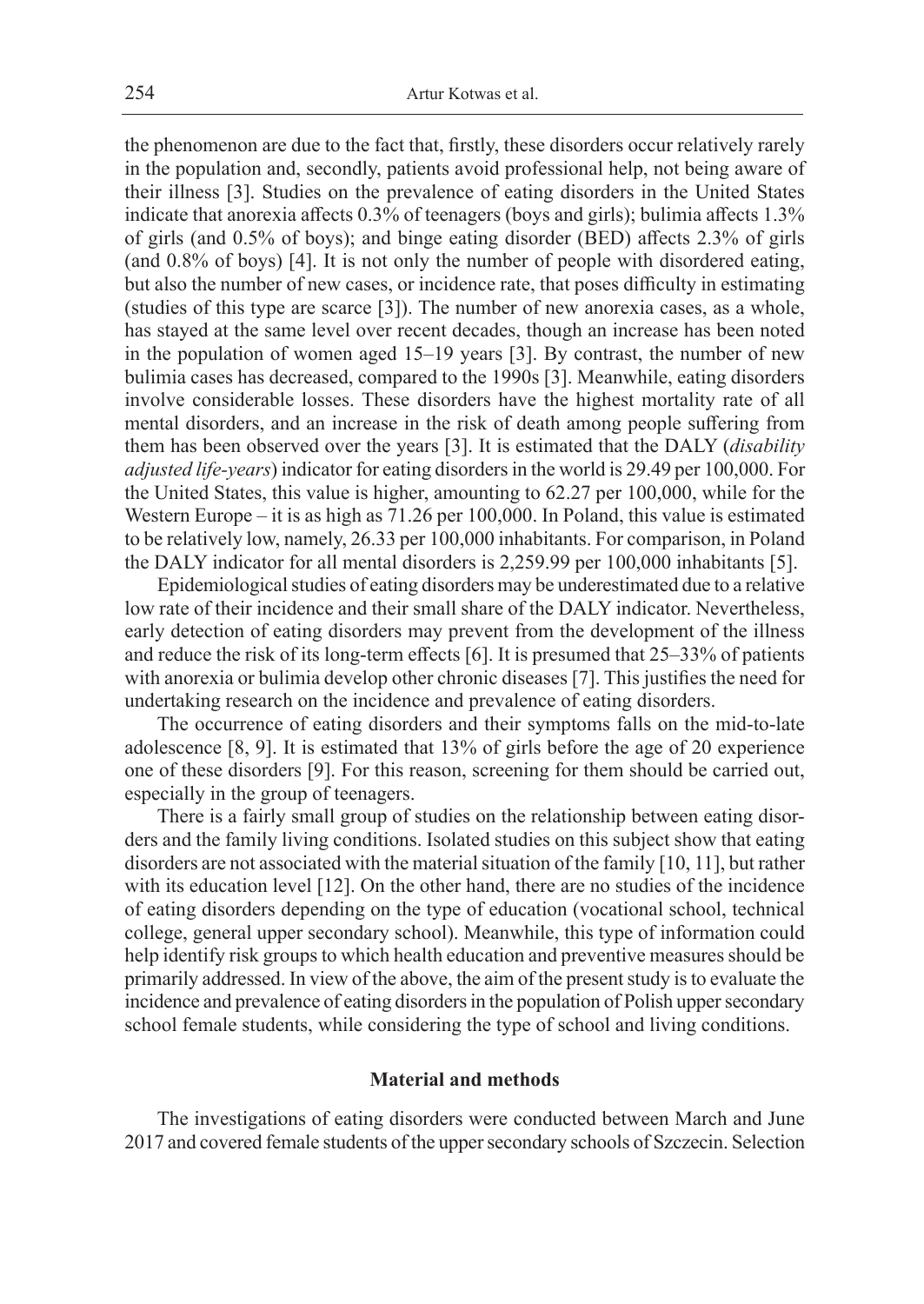for the survey was multistep. In the first step, a target method was used. An invitation to participate in the survey was issued to schools in the Szczecin City Commune area. Then, based on the conscious and voluntary consent of the female students, an anonymous survey was carried out based on the questionnaire technique. The selection was non-probabilistic in character. To do this, the size of a representative group was estimated. The size of the study group was determined on the basis of the Szczecin City Commune Office's numerical data concerning the number of upper secondary school female students,. For a population of 7,145 individuals, with a size fraction of 0.5, a confidence level of 95% and a maximum error of 2%, the study group size was set at a level of 1,797 girls. Finally, 1,750 (97.4%) correctly filled questionnaires were included in the statistical process.

#### **Study group**

The median age of girls participating in the survey was 17 years. The youngest participant was 15 years old, while the oldest, 22 years old. The interquartile range of age was equal to 1 ( $Q_1 = 17$ ;  $Q_2 = 18$ ). In the study group, the majority of surveyed girls (36.63%) were first grade students (Table 1), while fourth grade students were constituted the least numerous group (5.26%). A four-year education concerned only technical schools, where schoolgirls accounted for 37.37%. Half of the subjects attended general upper secondary schools (50.29%). In the residence structure, schoolgirls living in the city predominated, with only 21.31% of the subjects living in the country. More than half of them described their housing conditions as very good (62.63%). Similarly, they often declared receiving pocket money (67.66%). For this information item, the highest percentage of missing data was observed (4.00%).

| Variables          | n                              | $\%$         |          |
|--------------------|--------------------------------|--------------|----------|
|                    | 1                              | 641          | 36.63%   |
|                    | $\overline{2}$                 | 538          | 30.74%   |
| Year               | 3                              | 457          | 26.11%   |
|                    | $\overline{4}$                 | 92           | 5.26%    |
|                    | no data available              | 22           | 1.26%    |
|                    | general upper secondary school | 880          | 50.29%   |
|                    | technical college              | 654          | 37.37%   |
| School type        | vocational school              | 216          | 12.34%   |
|                    | no data available              | $\mathbf{0}$ | $0.00\%$ |
|                    | city                           | 1,369        | 78.23%   |
| Place of residence | village                        | 373          | 21.31%   |
|                    | no data available              | 8            | 0.46%    |

Table 1. **Frequency distribution of analyzed variables**

*table continued on the next page*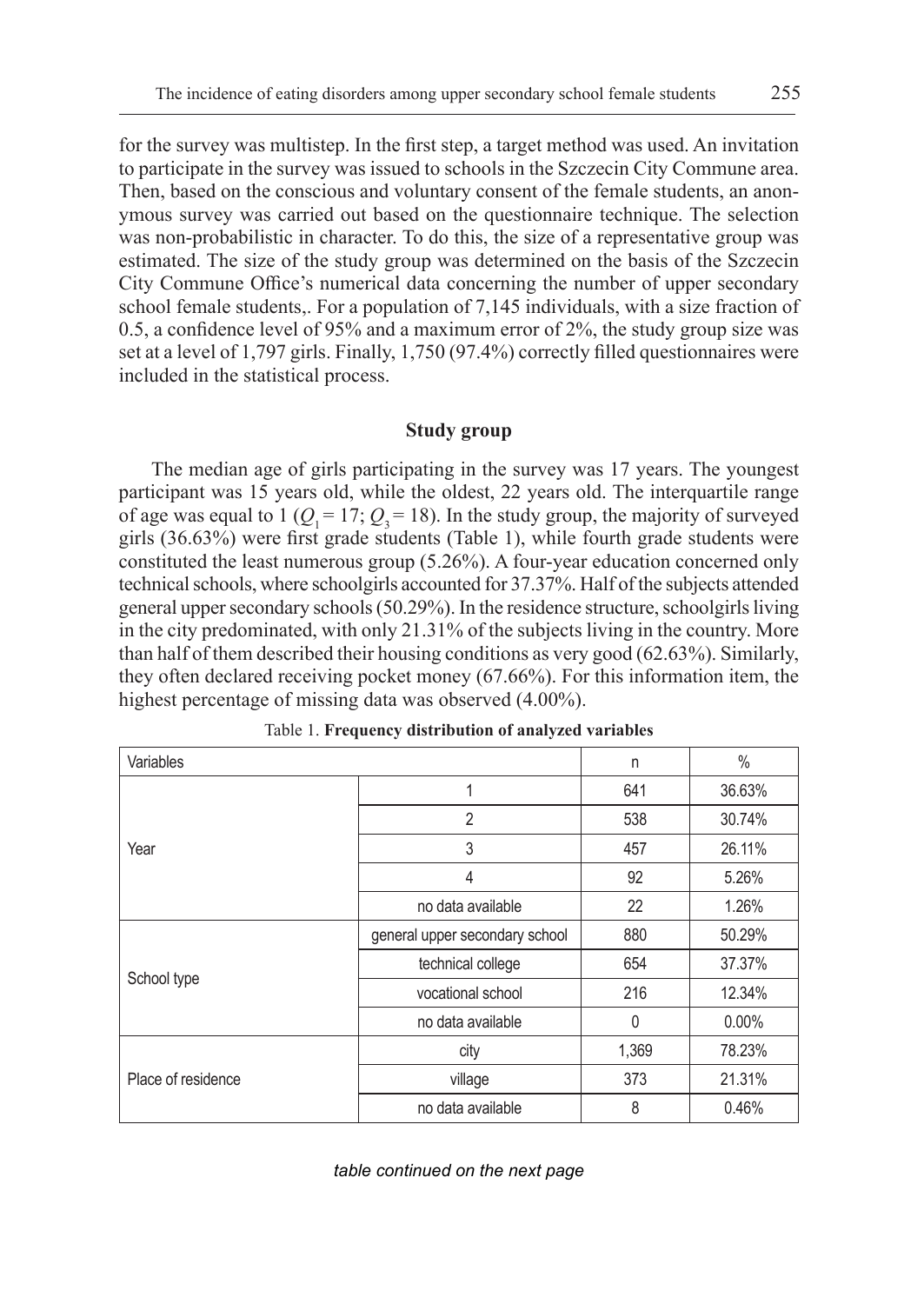| Housing conditions | very good         | 1,096 | 62.63%  |
|--------------------|-------------------|-------|---------|
|                    | good              | 523   | 29.89%  |
|                    | average           | 115   | 6.57%   |
|                    | poor              | 8     | 0.46%   |
|                    | no data available | 8     | 0.46%   |
| Pocket money       | receiving         | 1,184 | 67.66%  |
|                    | not receiving     | 496   | 28.34%  |
|                    | no data available | 70    | 4.00%   |
| Total              |                   | 1,750 | 100.00% |

#### **Research methods**

In the research process, a tool designed for screening for the occurrence of eating disorders – the Eating Attitudes Test (EAT-26) – was employed. The EAT-26 is a standardized test for detecting the symptoms of eating disorders [13]. It is used for screening populations at risk of anorexia, bulimia and obesity [14]. The EAT-26 is a scale created by D. Garner and P. Garfinkel in 1982 as a 26-item version of a scale for testing eating attitudes and behaviors. It is used both in examining people with a clinical diagnosis, and – as the most popular tool – in screening tests. The author of the Polish standardization of the tool is K. Włodarczyk-Bisaga [15]. The number of points possible to be obtained range from 0 to 78. A person who has obtained 20 points or more is at risk of the occurrence of an eating disorder and should be examined by a professional [16, 17]. In addition to the global result, there is also the possibility of analyzing three EAT-26 domains, such as: (1) dieting, (2) bulimia and food preoccupation, (3) oral control.

The authors' classification into the risk group was made when at least 10 points were obtained in the EAT – dieting domain and at least 5 points for the EAT – bulimia & food preoccupation and EAT – oral control domains (Table 4).

The questionnaire prepared by the authors, which asked questions about socioeconomic characteristics (age, place of residence, year, school type, receiving pocket money, housing conditions), was also used in the survey

#### **Statistical analysis**

The collected material was subjected to statistical analysis using the PASW Statistics 18 software. The elements of descriptive and mathematical statistics were used. To select analytical tests, the distribution of quotient variables was verified using the Shapiro-Wilk test. The distribution normality ( $p < 0.05$ ) was not confirmed, therefore, non-parametric tests, namely, the Mann-Whitney  $(Z)$ , Chi-square  $(\chi^2)$ , and the Kruskal-Wallis (*H*) tests, were employed. Using the Cronbach's alpha test, the reliability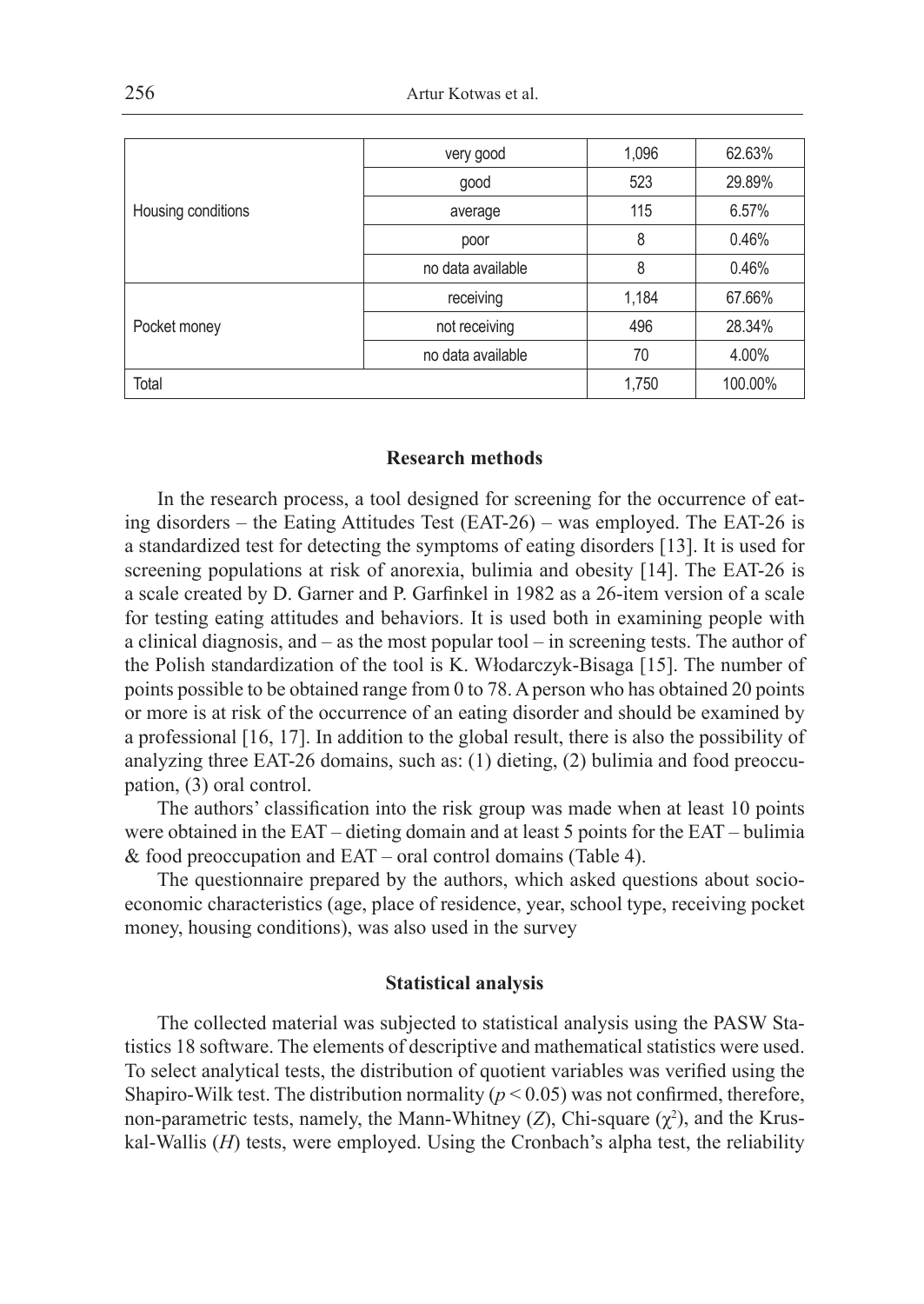of the analyzed data was verified. In addition, we used multiple logistic regression to determine the effect of explanatory variables on the odds ratio (OR) of the higher risk of occurring eating disorders (EAT-26) with a 95% confidence interval. The significance level was set at a level of  $\alpha = 0.05$ .

### **Results**

The eating disorder investigation has shown that the median of scores obtained in the study group is 7, which means that in the majority of the subjects no eating disorders occurred. The results for the three eating disorder domains (Table 2) look similar. The reliability of the total result and results obtained in individual EAT-26 domains by the survey participants has been confirmed.

| <b>Statistics</b>                          | <b>EAT-26</b> | EAT - dieting | EAT - bulimia | EAT - oral control |  |  |  |
|--------------------------------------------|---------------|---------------|---------------|--------------------|--|--|--|
| Me                                         | 7.00          | 5.00          | 0.00          | 1.00               |  |  |  |
| $^{\prime}$ Q <sub>1</sub> -Q <sub>2</sub> | 4.00-11.00    | $2.00 - 8.00$ | $0.00 - 1.00$ | $0.00 - 2.00$      |  |  |  |
| min-max                                    | $0 - 34$      | $0 - 20$      | $0 - 10$      | $0 - 10$           |  |  |  |
| Cronbach's alpha                           | 0.760         |               |               |                    |  |  |  |

Table 2. **Statistical description of EAT-26 coefficients**

Me – median;  $Q1 - Q3$  – the first and third quartile; min-max – minimal and maximal

It was decided to verify (Table 3) whether the number of points reflecting eating disorders (EAT-26) was significantly differentiated with the selected independent variables, or not. These differences were confirmed for the school type. Individuals attending vocational school obtained a lower median of points than the students of technical schools and general upper secondary school (Me = 6 vs. Me = 7) ( $p < 0.05$ ). This relationship applied also to individual EAT-26 domains (Figure 1). Moreover, lower scores were observed among higher-grade students (EAT-26, EAT – dieting) and also those who did not receive pocket money (EAT – dieting, EAT – bulimia) ( $p < 0.05$ ).

Table 3. **The occurrence of differences in eating disorder levels while considering the selected variables**

| Variable           |   | <b>EAT-26</b> | $EAT -$ dieting | EAT - bulimia | EAT - oral control |  |
|--------------------|---|---------------|-----------------|---------------|--------------------|--|
| School type        | Н | 11.828        | 8.265           | 15.324        | 2.815              |  |
|                    | р | 0.003         | 0.016           | 0.000         | 0.245              |  |
| Year               | Н | 13.248        | 13.181          | 3.604         | 6.159              |  |
|                    | р | 0.004         | 0.004           | 0.308         | 0.104              |  |
|                    | 7 | $-0.643$      | $-0.199$        | $-0.671$      | $-0.015$           |  |
| Place of residence | р | 0.520         | 0.842           | 0.502         | 0.988              |  |
| Pocket money       | 7 | $-1.258$      | $-1.992$        | $-2.014$      | $-0.498$           |  |
|                    | р | 0.208         | 0.046           | 0.044         | 0.618              |  |

*table continued on the next page*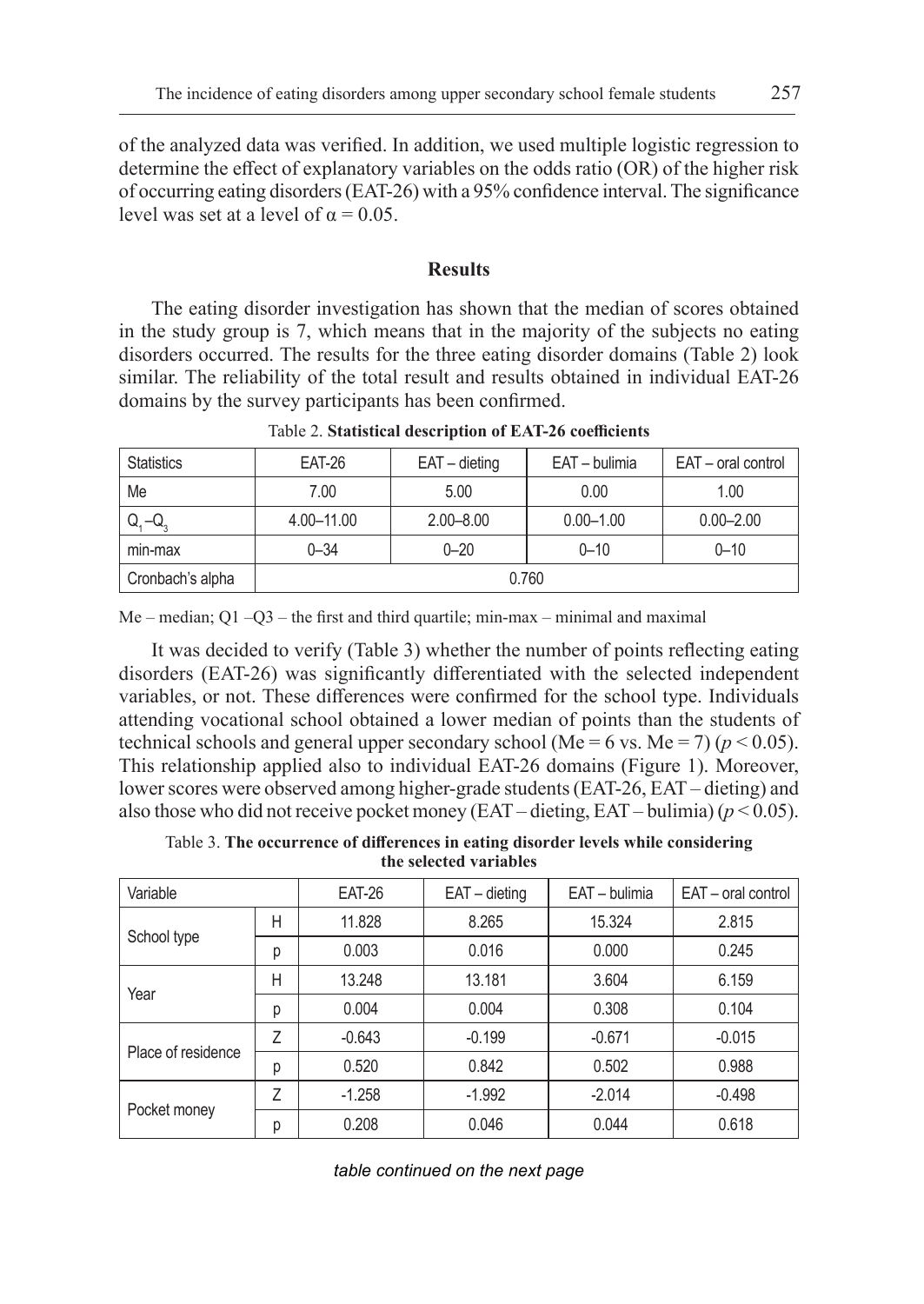| Housing conditions | . . | 2.787 | 4.428 | 0.249 | .056  |
|--------------------|-----|-------|-------|-------|-------|
|                    |     | J.426 | 0.219 | 0.969 | 0.788 |

In general, 5.5% of the subjects (95 girls) were classified into the group with the increased risk of eating disorders (EAT-26 at the level of 20 points and more). Disorders occurred significantly more often in the female students of general upper secondary schools  $(6.7\%; 59 \text{ subjects})$ , who were in grade 2  $(6.9\%; 37 \text{ subjects})$  ( $p < 0.05$ ). For the EAT – dieting domain, the percentage of girls at risk was higher than in the EAT-26 in total – 17.6% (306 subjects). Similarly, general upper secondary school students (20.9%; 184 subjects) and those in grade 2 were more often in the increased risk group  $(p < 0.05)$ . The group of increased EAT – oral control risk included more female students of vocational schools (13.0%; 28 subjects) and those who described their housing conditions as poor (37.5%; 3 subjects). For the EAT – bulimia & food preoccupation domain, the percentage of those at risk was the lowest (4.9%; 85 subjects). No significant differences in the groups of independent variables were observed  $(p > 0.05)$ .

|             |                                      | <b>EAT-26</b>             |               |                |               |                         | $EAT -$ dieting |               |              |               |                         |
|-------------|--------------------------------------|---------------------------|---------------|----------------|---------------|-------------------------|-----------------|---------------|--------------|---------------|-------------------------|
|             |                                      | no risk<br>increased risk |               | $X^2$ ;        | no risk       |                         | increased risk  |               | $X^2$ ;      |               |                         |
|             |                                      | n                         | $\frac{0}{0}$ | n              | $\frac{0}{0}$ | Fisher <sup>a</sup> ; p | n               | $\frac{0}{0}$ | n            | $\frac{0}{0}$ | Fisher <sup>a</sup> ; p |
|             | general upper<br>secondary<br>school | 821                       | 93.3          | 59             | 6.7           | 5.749                   | 696             | 79.1          | 184          | 20.9          | 15.321                  |
| School type | technical college                    | 628                       | 96.0          | 26             | 4.0           | 0.050                   | 554             | 84.7          | 100          | 15.3          | 0.001                   |
|             | vocational<br>school                 | 206                       | 95.4          | 10             | 4.6           |                         | 192             | 88.9          | 24           | 11.1          |                         |
|             | 1                                    | 605                       | 94.4          | 36             | 5.6           |                         | 524             | 81.7          | 117          | 18.3          |                         |
| Year        | $\overline{2}$                       | 501                       | 93.1          | 37             | 6.9           | 8.126                   | 425             | 79.0          | 113          | 21.0          | 10.925                  |
|             | 3                                    | 436                       | 95.4          | 21             | 4.6           | 0.043                   | 392             | 85.8          | 65           | 14.2          | 0.012                   |
|             | $\overline{4}$                       | 92                        | 100.0         | 0              | 0.0           |                         | 82              | 89.1          | 10           | 10.9          |                         |
| Place of    | city                                 | 1.300                     | 95.0          | 69             | 5.0           | 0.157a                  | 1125            | 82.2          | 244          | 17.8          | $0.645^{\circ}$         |
| residence   | village                              | 347                       | 93.0          | 26             | 7.0           | 0.095                   | 311             | 83.4          | 62           | 16.6          | 0.324                   |
|             | very good                            | 1,031                     | 94.1          | 65             | 5.9           |                         | 897             | 81.8          | 199          | 18.2          |                         |
| Housing     | good                                 | 497                       | 95.0          | 26             | 5.0           | 4.602                   | 433             | 82.8          | 90           | 17.2          | 1.512                   |
| conditions  | average                              | 113                       | 98.3          | $\overline{2}$ | 1.7           | 0.203                   | 99              | 86.1          | 16           | 13.9          | 0.679                   |
|             | poor                                 | $\overline{7}$            | 87.5          | 1              | 12.5          |                         | 7               | 87.5          | $\mathbf{1}$ | 12.5          |                         |
| Pocket      | receiving                            | 1,113                     | 94.0          | 71             | 6.0           | 0.242a                  | 967             | 81.7          | 217          | 18.3          | $0.294$ <sup>a</sup>    |
| money       | not receiving                        | 474                       | 95.6          | 22             | 4.4           | 0.122                   | 416             | 83.9          | 80           | 16.1          | 0.157                   |
| Total       |                                      | 1,642                     | 94.5          | 95             | 5.5           |                         | 1431            | 82.4          | 306          | 17.6          |                         |

*table continued on the next page*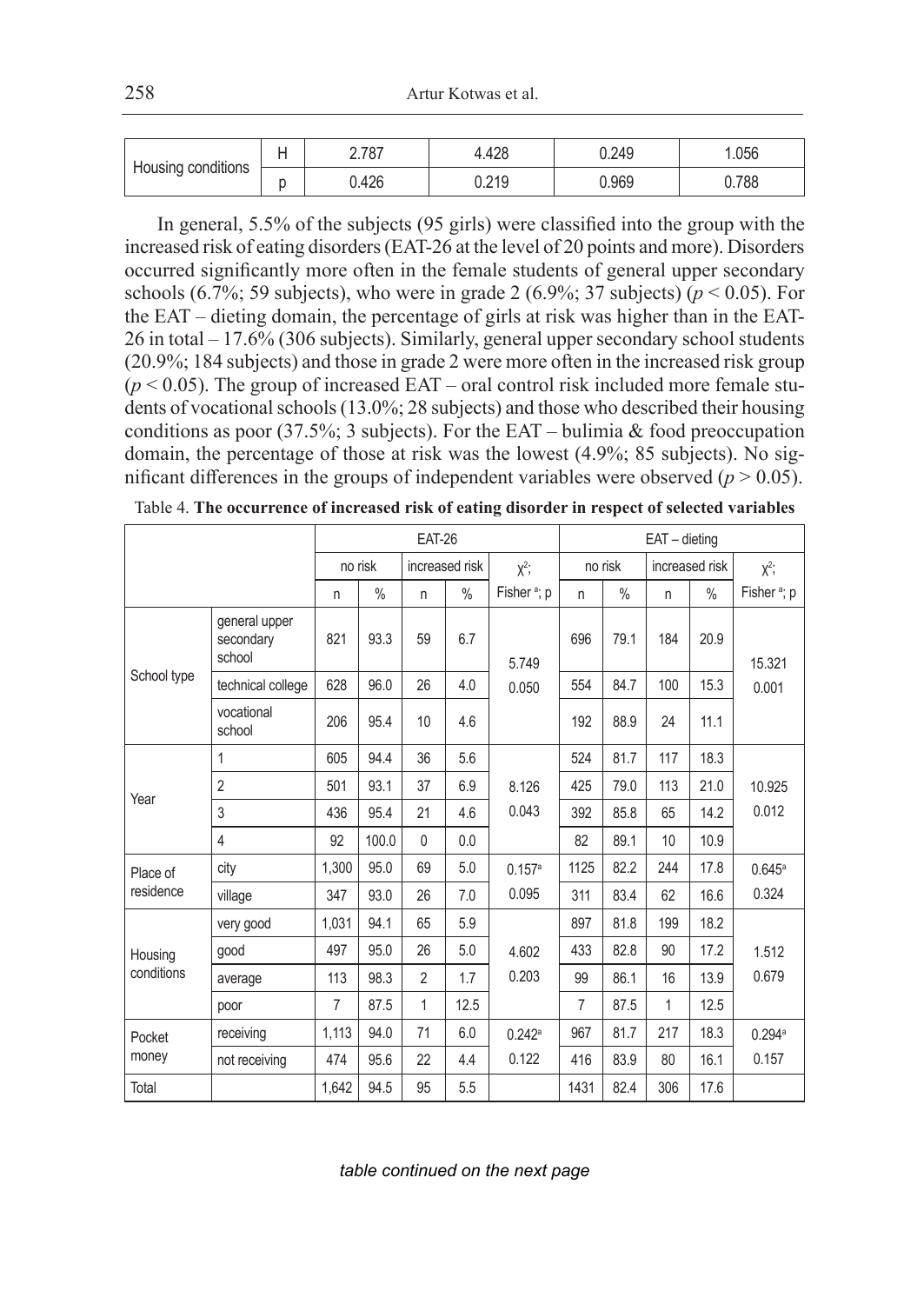|             |                                   |                           |       |                |         | EAT - bulimia & food preoccupation |                |               | <b>EAT</b> oral control |      |                         |
|-------------|-----------------------------------|---------------------------|-------|----------------|---------|------------------------------------|----------------|---------------|-------------------------|------|-------------------------|
|             |                                   | increased risk<br>no risk |       | $x^2$          | no risk |                                    | increased risk |               | $X^2$ ;                 |      |                         |
|             |                                   | n                         | $\%$  | n              | $\%$    | Fisher <sup>a</sup> ; p            | n              | $\frac{0}{0}$ | n                       | $\%$ | Fisher <sup>a</sup> ; p |
|             | general upper<br>secondary school | 833                       | 94.7  | 47             | 5.3     | 0.703                              | 814            | 92.5          | 66                      | 7.5  | 8.055                   |
| School type | technical college                 | 625                       | 95.6  | 29             | 4.4     | 0.704                              | 607            | 92.8          | 47                      | 7.2  | 0.018                   |
|             | vocational school                 | 206                       | 95.4  | 10             | 4.6     |                                    | 188            | 87.0          | 28                      | 13.0 |                         |
|             | 1                                 | 605                       | 94.4  | 36             | 5.6     |                                    | 582            | 90.8          | 59                      | 9.2  |                         |
|             | 2                                 | 515                       | 95.7  | 23             | 4.3     | 1.719                              | 498            | 92.6          | 40                      | 7.4  | 4.284                   |
| Year        | 3                                 | 436                       | 95.4  | 21             | 4.6     | 0.633                              | 420            | 91.9          | 37                      | 8.1  | 0.232                   |
|             | 4                                 | 86                        | 93.5  | 6              | 6.5     |                                    | 89             | 96.7          | 3                       | 3.3  |                         |
| Place of    | city                              | 1,305                     | 95.3  | 64             | 4.7     | $0.345^{\circ}$                    | 1,267          | 92.5          | 102                     | 7.5  | 0.131a                  |
| residence   | village                           | 351                       | 94.1  | 22             | 5.9     | 0.201                              | 336            | 90.1          | 37                      | 9.9  | 0.076                   |
|             | very good                         | 1,046                     | 95.4  | 50             | 4.6     |                                    | 1,016          | 92.7          | 80                      | 7.3  |                         |
| Housing     | good                              | 494                       | 94.5  | 29             | 5.5     | 1.48                               | 476            | 91.0          | 47                      | 9.0  | 10.909                  |
| conditions  | average                           | 108                       | 93.9  | $\overline{7}$ | 6.1     | 0.687                              | 105            | 91.3          | 10                      | 8.7  | 0.012                   |
|             | poor                              | 8                         | 100.0 | $\mathbf{0}$   | 0.0     |                                    | 5              | 62.5          | 3                       | 37.5 |                         |
| Pocket      | receiving                         | 1,128                     | 95.3  | 56             | 4.7     | 0.539a                             | 1.087          | 91.8          | 97                      | 8.2  | 0.693a                  |
| money       | not receiving                     | 469                       | 94.6  | 27             | 5.4     | 0.307                              | 459            | 92.5          | 37                      | 7.5  | 0.346                   |
| Total       |                                   | 1,652                     | 95.1  | 85             | 4.9     |                                    | 1,598          | 92.0          | 139                     | 8.0  |                         |

Finally, it was decided to determine the group of factors increasing the risk of the occurrence of eating disorders (Table 5). The multi-factorial logistic regression model was employed. Low concurrence existed between the actual data and the model presented in our study  $(R^2 = 0.274)$ .

Table 5. **The multi-factorial logistic regression of the prevalence of eating disorders**

| Variables                                                                     | OR (95% CI)               | р     |
|-------------------------------------------------------------------------------|---------------------------|-------|
| Age                                                                           | $0.730(0.525 - 1.015)$    | 0.062 |
| Village vs. city                                                              | 1.023 (0.395-2.651)       | 0.963 |
| Technical college and vocational school vs. general upper<br>secondary school | $0(0-.)$                  | 0.989 |
| Vocational school vs. general upper secondary school and<br>technical college | $0.362(0-.)$              | 1.000 |
| Years 1 & 2 vs. years 3 & 4                                                   | 20.977 (3.684-119.453)    | 0.001 |
| At most average housing conditions vs. at least good housing<br>conditions    | 1.011 (0.145-7.043)       | 0.991 |
| No pocket money vs. pocket money                                              | $0.544(0.235 - 1.257)$    | 0.154 |
| $EAT -$ dieting                                                               | 246.138 (58.494-1035.721) | 0.000 |

*table continued on the next page*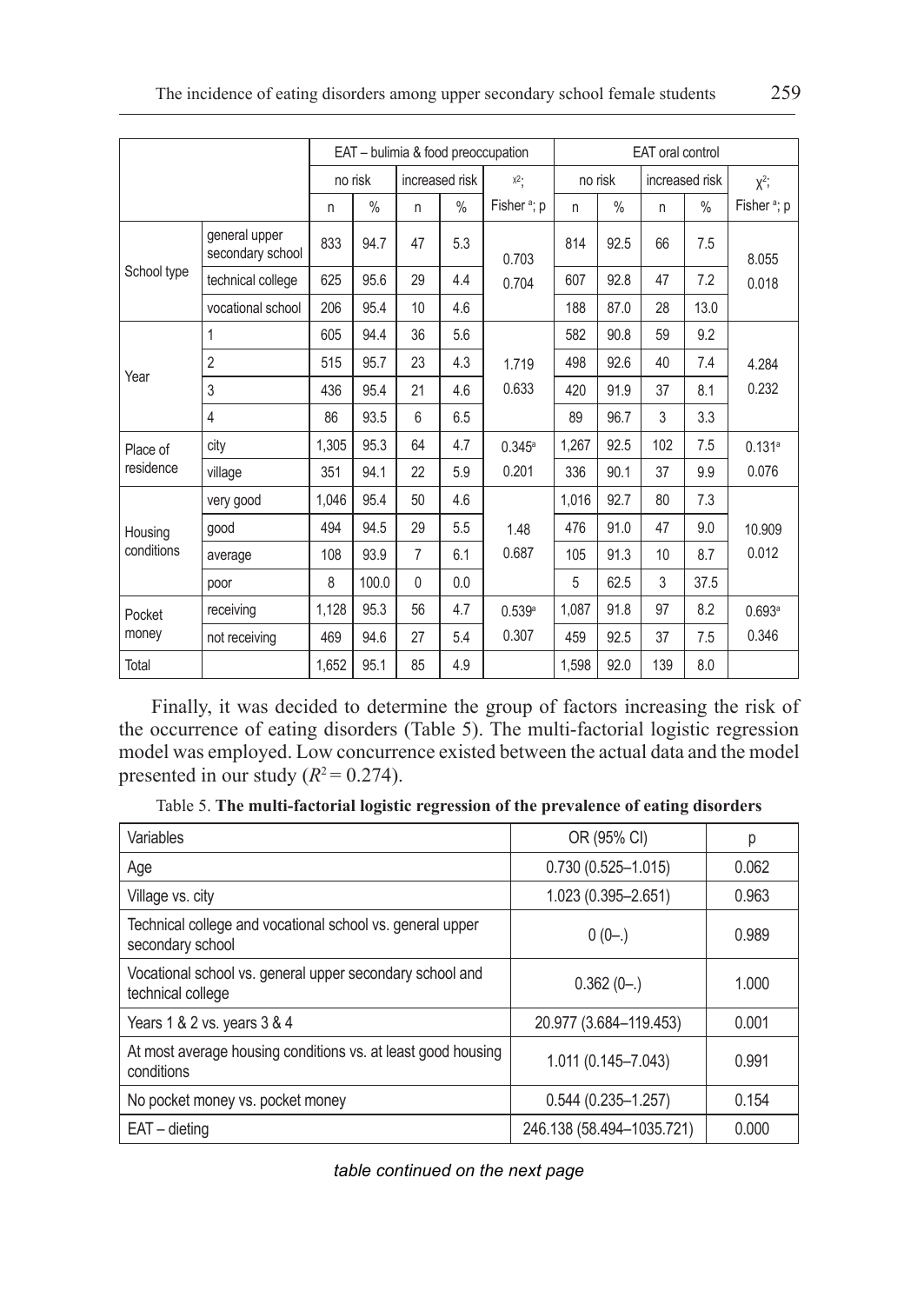| EAT - bulimia & food preoccupation | 20.867 (7.190-60.563)   | 0.000 |
|------------------------------------|-------------------------|-------|
| ∣ EAT – oral control               | 35.216 (11.534-107.521) | 0.000 |

1. The age turned out to be an important prognostic factor for eating disorders. The risk decreased with increasing age of the surveyed girls – 0.730 (95% CI, 0.525–1.015);

- 2. The chances of the occurrence of eating disorders were almost 21-times higher among girls in grades 1 and  $2 - 20.977$  (95% CI, 3.684–119.453);
- 3. No pocket reduced the analyzed risk  $-0.544$  (95% CI 0.235–1.257);
- 4. The increased risk in the EAT dieting domain determined the increase in the overall EAT-26 risk. The odds ratio was 246.138 (95% CI, 58.494–1,035.721);
- 5. The chance that the overall eating disorder phenomenon was higher in the group of girls with increased risk in the EAT – bulimia  $&$  food preoccupation domain was 20.867 (95% CI, 7.190–60.563), and in the EAT – oral control domain – 35.216 (95% CI, 11.534–107.521).

#### **Discussion**

The causes of the occurrence of eating disorders are complex, and the existing results of research on this subject point out their multi-factor determination (both genetic and environmental factors [18]). One of the significant factors influencing the prevalence of eating disorders is gender. Epidemiological studies have shown that women are statistically more likely to be prone to developing eating disorders, as compared to men, and the period of peak risk falls on teenage years [19]. This relationship has also been confirmed by other studies carried out in the United States [6]. An explanation of this phenomenon may be an increased impact of the media on young women who exhibit a higher level of internalization of cultural patterns relating to the body shape, compared to men [20]. It is especially women's magazines and radio programs [21] that create specific canons of beauty that promote a slim body. The above findings are confirmed by cross-sectional studies by Hermes and Keel, which have demonstrated that thin-ideal internalization is positively correlated with advancing pubertal maturation in girls.

Another trend that shapes the contemporary attitudes of young people is their high awareness of the determinants of good health and long life. Today, a large number of people attach great importance to a healthy lifestyle by going in for sports, eating healthily or buying various devices and gadgets designed for monitoring health condition [23]. Such attitudes might justify the number of girls in this study who are in the eating disorder risk group – a little less than 5.5%.

Reports on the age of people who develop eating disorders are ambiguous. The authors' study has demonstrated that eating disorders occurred more frequently among younger students who were at lower grades. This is confirmed by the study by Abebe et al. [8], where the peak period of bulimia incidence in girls is the  $14<sup>th</sup>-16<sup>th</sup>$  year of life. The World Health Organization also indicates that the lower age limit for the occurrence of anorexia is 14 years [7]. By contrast, Stice et al. [9] have determined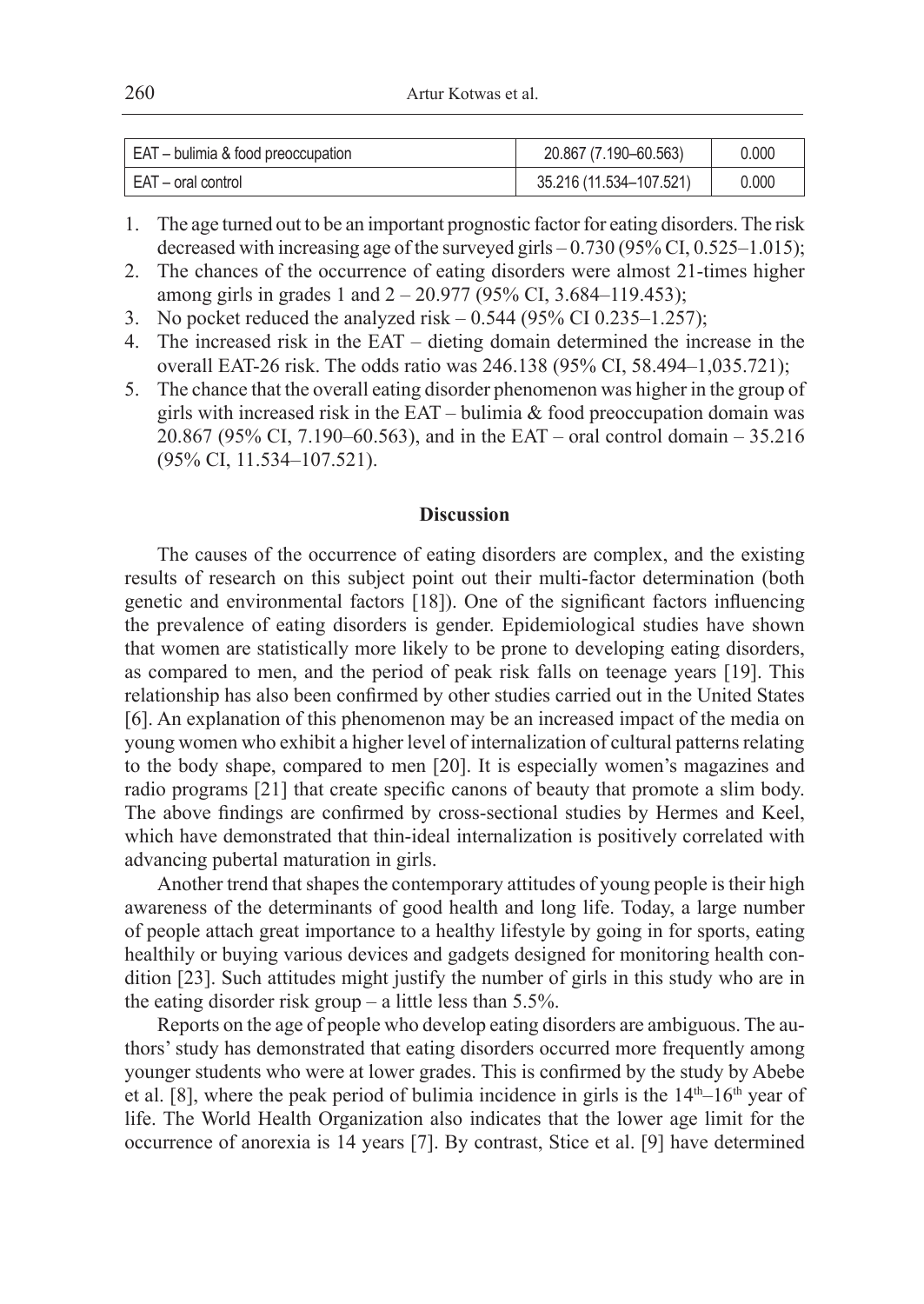different age ranges. According to their study, the peak incidence of anorexia falls on 19–20 years and that of bulimia, on 16–20 years [9].

Our research shows that the incidence of eating disorders was much more frequent in lower grades than in higher grades. It can be presumed that this is related to difficulties in adapting to a new, unfamiliar environment and pressure exerted on the students by their teachers and parents. This issue is addressed by Ahrén-Moonga et al. [12] in their study which shows that the higher education of parents and grandparents, as well as higher marks obtained by them at school, increased the risk of hospitalization due to eating disorders in their female offspring – probably because of high internal and external demands. In studies by Maxwell et al. [24] the level of education also correlated with eating disorders. Similarly, the Brazilian reports [25] indicate that the lower the education level of parents, the less frequent the occurrence of eating disorders.

The analysis of our studies shows that housing conditions have no effect on the occurrence of eating disorders. This is also confirmed by the Finnish [11] and the American [4, 26] reports, as well as by the literature review by Gard and Freeman [10].

Receiving or not receiving pocket money can influence eating behavior. In our studies, girls who did not receive pocket money less often showed a tendency to eating disorders. A study carried out in China in 2015 on a group of 1,648 students shows that students receiving high pocket money more frequently (by about 25–89%) consumed soft drinks, snacks or fast foods, and they were by about 45–90% more prone to overweight/obesity [27].

#### **Conclusions**

The occurrence of eating disorders among female high school students from Szczecin is a rare phenomenon. They appear most often in the area of dietary behaviors related to diet, especially at the initial stage of education in secondary schools. With age, this phenomenon is reduced. Particular attention should, however, be paid to health behaviors undertaken by students, especially in the context of the purpose of spending financial resources on food products.

#### **Recommendations**

Austin et al. [6] reported that screening carried out in upper secondary schools countrywide has revealed a significant number of students at risk of eating disorders who are not treated. This justifies the introduction of screening as a strategy for early detection of eating disorders among young people. Another action to minimize the number of people at risk of eating disorders is education in the healthy lifestyle, perceiving one's body and eating disorders, modeled on the Norwegian program *Healthy Body Image* [28].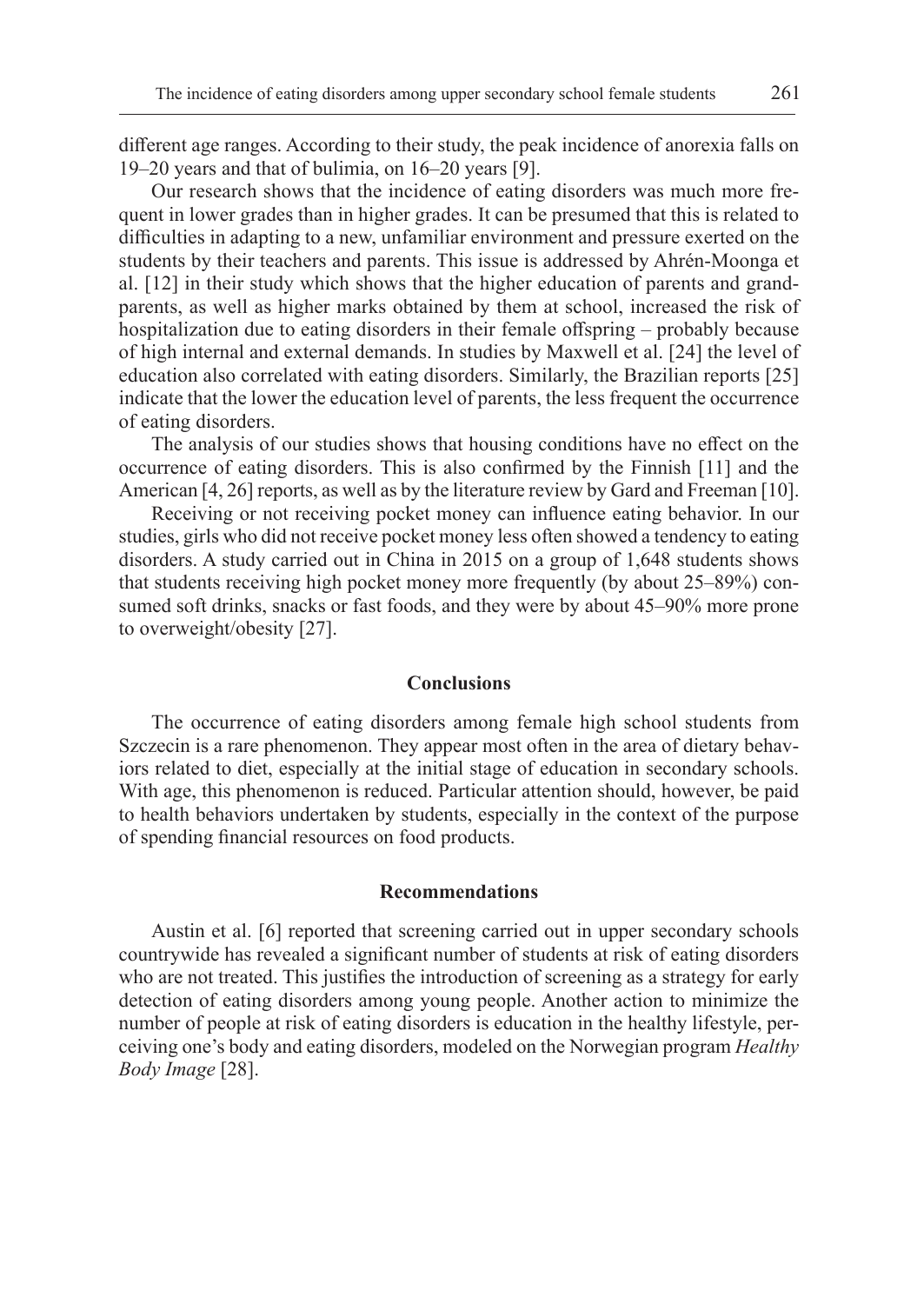# **References**

- 1. http://www.who.int/gho/mental\_health/en/ (retrieved: 21.04.2018).
- 2. http://ec.europa.eu/eurostat/web/health/health-care (retrieved: 21.04.2018).
- 3. Smink FRE, Hoeken von D, Hoek WH. *Epidemiology of eating disorders: Incidence, prevalence and mortality rates*. Curr. Psychiatry Rep. 2012; 14(4): 406–414.
- 4. Swanson SA, Crow SJ, Le Grange D, Swendsen J, Merikangas KR. *Prevalence and correlates of eating disorders in adolescents. Results from the national comorbidity survey replication adolescent supplement*. Arch. Gen. Psychiatry. 2011; 68(7): 714–723.
- 5. http://ghdx.healthdata.org/gbd-results-tool (retrieved: 21.04.2018).
- 6. Austin SB, Ziyadeh NJ, Forman S, Prokop LA, Keliher A, Jacobs D. *Screening high school students for eating disorders: Results of a national initiative*. Prev. Chronic Dis. 2008; 5(4): A114.
- 7. WHO. *Prevention of Mental Disorders: effective interventions and policy options*. 2004. [online] https://www.who.int/mental\_health/evidence/en/prevention\_of\_mental\_disorders \_sr.pdf] (retrieved: 21.04.2018)
- 8. Abebe DS, Lien L, Soest von T. *The development of bulimic symptoms from adolescence to young adulthood in females and males: A population-based longitudinal cohort study*. Int. J. Eat. Disord. 2012; 45(6): 737–745.
- 9. Stice E, Marti CN, Rohde P. *Prevalence, incidence, impairment, and course of the proposed DSM-5 eating disorder diagnoses in an 8-year prospective community study of young women*. J. Abnorm. Psychol. 2013; 122(2): 445–457.
- 10. Gard MC, Freeman CP. *The dismantling of a myth: A review of eating disorders and socioeconomic status*. Int. J. Eat. Disord. 1996; 20(1): 1–12.
- 11. Litmanen J, Fröjd S, Marttunen M, Isomaa R, Kaltiala-Heino R. *Are eating disorders and their symptoms increasing in prevalence among adolescent population?* Nord. J. Psychiatry. 2017; 71(1): 61–66.
- 12. Ahrén-Moonga J, Silverwood R, Klinteberg BA, Koupil I. *Association of higher parental and grandparental education and higher school grades with risk of hospitalization for eating disorders in females: The Uppsala birth cohort multigenerational study*. Am. J. Epidemiol. 2009; 170(5): 566–575.
- 13. Hartmann AS, Thomas JJ, Wilson AC, Wilhelm S. *Insight impairment in body image disorders: Delusionality and overvalued ideas in anorexia nervosa versus body dysmorphic disorder*. Psychiatry Res. 2013; 210(3): 1129–1135.
- 14. Morey LC. *Personality assessment inventory*. Odessa, FL: Psychological Assessment Resources; 1991.
- 15. Włodarczyk-Bisaga K, Dolan B. *A two-stage epidemiological study of abnormal eating attitudes and their prospective risk factors in Polish schoolgirls*. Psychol. Med. 1996; 26(5): 1021–1032.
- 16. Wilfley DE, Welch RR, Stein RI, Spurrell EB, Cohen LR, Saelens BE et al. *A randomized comparison of group cognitive-behavioral therapy and group interpersonal psychotherapy for the treatment of overweight individuals with binge-eating disorder*. Arch. Gen. Psychiatry. 2002; 59(8): 713–721.
- 17. Garner DM, Olmsted MP, Bohr Y, Garfinkel PE. *The eating attitudes test: Psychometric features and clinical correlates*. Psychol. Med. 1982; 12(4): 871–878.
- 18. Culbert KM, Racine SE, Klump KL. *Research review: What we have learned about the causes of eating disorders – a synthesis of sociocultural, psychological, and biological research*. J. Child Psychol. Psychiatry. 2015; 56(11): 1141–1164.